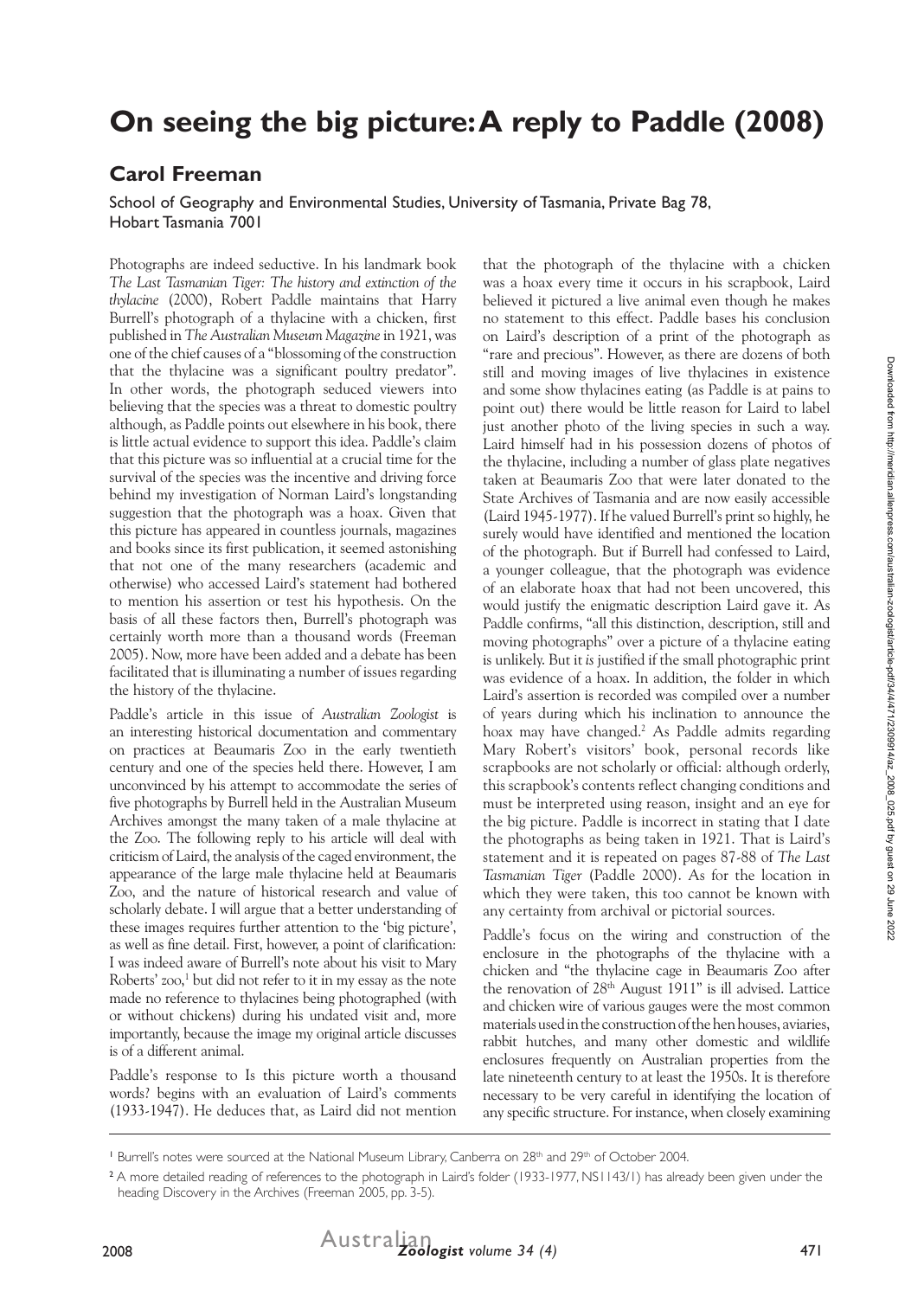the lattice using a digital graphics viewing application, it is apparent that there is large gauge chicken wire only on the lower section of the lattice in Burrell's photographs, while in what Paddle refers to as the "northern, latticed end" of the Beaumaris Zoo enclosure the wire covers the entire area of lattice (Paddle Figure 4). In addition, there is no evidence of the smaller gauge wire seen in the Beaumaris Zoo photographs (Paddle Figures 3 and 4) anywhere within or outside the enclosure in Burrell's photos. Therefore, as far as the configuration of wire and lattice goes, there is no proof that all these photographs show the same enclosure. Moreover, structures adjacent to the western side of the enclosure in the Beaumaris Zoo photos are not visible in Burrell's shots and the trees, although they have a similar appearance, seem to be further away. In addition, Paddle provides no explanation for the hessian and cut foliage that line the inside of the enclosure in the pictures of a thylacine with a chicken.

I disagree that the animal in Burrell's photos is the Tyenna male. Paddle's argument that it is revolves around the markings on this animal's large head and the configuration of stripes on his hindquarters. While the appearance of the head in Figures 2, 3 and 7 of Paddle's article is comparable, in the Burrell photographs the bifurcate stripe second from the point where the tail joins the body slopes toward the leg (see detail of left and right sides of the animal in Figure 1 and Figure 2 of this essay). But in the Beaumaris Zoo photos this stripe is shorter and curves toward the tail, while the third stripe is very long (see detail Figure 3 of this essay). Even given the slightly different position of the animals' legs, the long stripe would remain distinctive. Also, the third stripe from the junction of the tail on the right side of Burrell's thylacine has a distinguishing sub-stripe beneath it. All thylacines have very similar patterning of long, short and bifurcate stripes, so vague verbal descriptions of their configuration cannot constitute valid evidence. There is no proof that the animal in the Burrell photograph is the Tyenna male or any other thylacine at Beaumaris Zoo. In addition, the flanks of the living animal in Figure 3 show that a taut bulge of muscle was apparent even when a thylacine was thin. This is very different to the dull coat and flat appearance of the animal body in Burrell's photographs.3

On the other hand, since the essay Is this picture worth a thousand words? was published in 2005, feedback from the late Reinhold Rau (pers. comm. 16/9/05), former taxidermist at the Iziko South African Museum and instigator of the Quagga Project, suggests that the crack or join at the base of the tail of the thylacine in Burrell's photographs may just as easily be the demarcation between the cloacal mound and the tail of a live animal. However, Paddle's revelation that the skin of the Tyenna male is unaccounted for supports the contention that Burrell was in possession of a taxidermy specimen or skin. *The International Thylacine Specimen Database* compiled by Stephen Sleightholme (2006) lists the vast amount of thylacine material in Australia and overseas institutions in the early twentieth century and also reveals that it is not



Figure 1. Thylacine in Harry Burrell's photograph V8227, Australian Museum Archives: series 392. Detail of left side.



Figure 2. Thylacine in Harry Burrell's photograph V8221, Australian Museum Archive: series 392. Detail of right side.



Figure 3. Tyenna male at Beaumaris Zoo "probably taken by Tucker, 27th September 1911" (Figure 3, Paddle 2008). NS1377/57 Norman Laird Research Papers and Photographs, Archives Office of Tasmania. Detail from print of negative held in Laird collection.

<sup>&</sup>lt;sup>3</sup> See page 7 of Freeman (2005) for a detailed consideration of the body of the animal in Burrell's photograph of the thylacine holding a chicken.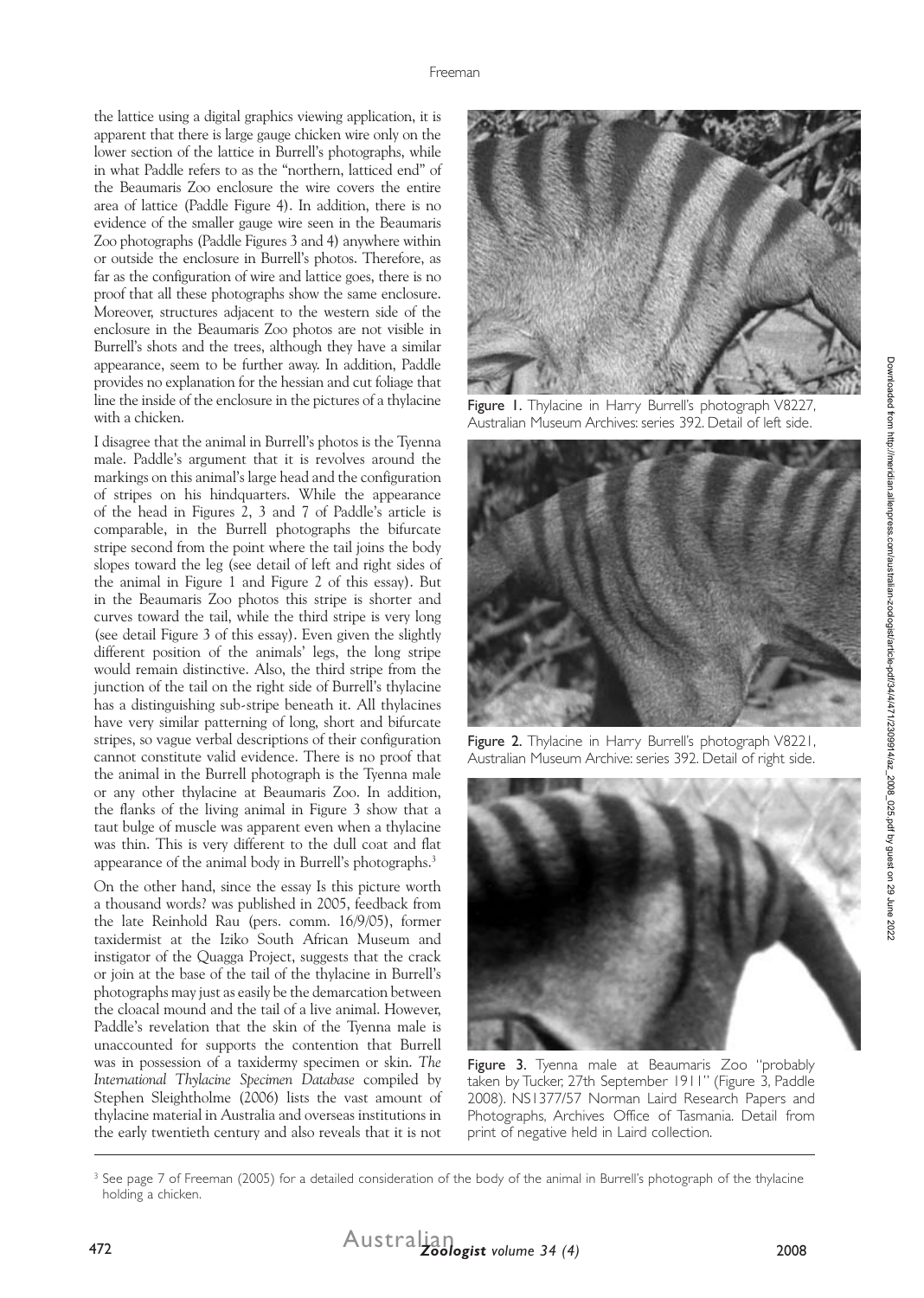uncommon for records to be missing and for specimens to disappear from museums, as has occurred as recently as 2003 at the Australian Museum (ABC 2003). Indeed, the Tasmanian Museum and Art Gallery hold such fears for these valuable items that almost all thylacine material has recently been removed from public display and access to stored items is limited to selected researchers. Restricting or discouraging access to material, of course, tends to compromise frequent and open investigations of the morphology, history and documentation of the species.

The date that Paddle now suggests the photographs were taken (1912) and his claim that Burrell's 1935 notes in the library of the National Museum verify they were taken at Beaumaris Zoo, are examples of a fallacy of presumption — a variation of *post hoc propter hoc*: since that event followed this one, that event must have been caused by this one. Because Burrell once visited Beaumaris Zoo and took photographs there, it cannot be presumed that he took his series of five images of a live thylacine eating a chicken at that location. I do not believe that Burrell visited Tasmania in 1912. He certainly does not mention the series of photographs, which by 1935 had been reproduced many times. In his book *The Platypus*, published in 1927, every reference to platypus in Tasmania is made in relation to the research of others. None of his remarks mention that he had any first-hand experience of the species in the State. As the platypus was a major subject of his research, this implies his visit took place after the publication of that book. In addition, if Burrell's photos of the thylacine were taken in 1912, why did he not mention them or make them available for publication until 1921?

Paddle goes on to defend Burrell's character on the basis of his contribution to Australian zoology, although his importance in terms of zoological studies was never an issue in my essay. Rather, I regarded his personality and actions with interest and considerable sympathy (Freeman 2005, p. 11-12). That said, there is ample evidence that Burrell suffered from the effects of discrimination, as I cite on page 12. In addition, the preface to his work, *The Platypus: Its discovery, zoological position, form and characteristics, habits, life history etc.*, begins with the statement:

*'This book is the result of nearly twenty years' personal observation of the platypus in its haunts, carried on while I was collecting specimens for the University of Sydney and the Commonwealth National Museum; but the limitations under which the work had to be carried on, and the impossibility of obtaining official sanction to work as a private collector, have prevented me from exploring certain branches of the subject and have brought my field-work practically to a stand-still. Earlier observers, working without restraint, had opportunities of discovering details which I have been debarred from studying; nevertheless, I have not hesitated to criticize their observations where they differ from my own, and I have ventured to suggest several directions in which scientific investigations may proceed.'*

Burrell goes on to mention that none of the photographs in the book "have been touched up in any way". My inclusion of this information is in no way a criticism; on the contrary, it indicates he experienced considerable frustration and had ample cause for resentment. It supports my close analysis of his photographs by providing a possible cause for his actions. The passage above also shows that Burrell had an admirable defiance and disinclination to be discouraged by the difficulties he encountered. But neither his character nor his contribution to Australian zoology is the subject of Is this picture worth a thousand words? Rather, the *ideas* put forward by published authors are the subjects that need to be constantly and carefully scrutinised in critical essays and debates such as this. For instance, Paddle's statement concerning the "envious [*sic*] conservation status enjoyed by Australia's mammalian species today" in his article above is uninformed and encourages complacency. Johnson's *Australia's Mammal Extinctions* (2006) states: "of the forty mammal species known to have vanished in the world in the last 200 years, almost half have been Australian". A report by Young et al. (1996) on the Australian Government website is more specific: "the rate of extinction in Australia in the two hundred years since European settlement has accelerated dramatically. During this time, Australia has established the highest known rate of extinction of mammal species in the world.4 Of our 258 known species of mammals, 138 are either extinct, endangered or vulnerable". They add: "this poor record of biodiversity conservation is not merely a historical event. Half of all animal extinctions in Australia have occurred this century, with six species having become extinct in the last 50 years". This is hardly an enviable conservation record. Exacerbating these losses, 82% of Australian mammals are endemic (DEWHA1996).

One of the subtlest and most effective ways in which attempts at conservation from the early twentieth century until today have been undermined is through the negative representation of some species. For instance, the numerous reprintings of Le Souëf and Burrell's book *The Wild Animals of Australasia* included Burrell's photo of the thylacine with a chicken, which Paddle has proclaimed to be so influential. Furthermore, the photo is accompanied by a text that includes a disturbing anecdote about an altercation between a Marsupial Wolf and a dog: "finally, the dog came in close, and the wolf gave one sharp, foxlike bite, tearing a piece of the dog's skull clean off, and it fell with the brain protruding, dead". This entry for the thylacine finishes with the comment:

*'This animal is now getting rare in Tasmania. The inhabitants seem to have a superstitious dread of the*  'hyæna', as they sometimes call it, and will kill the wolf *whenever opportunity offers. Indeed, some will even smash the wolf to pulp afterward, thus depriving science of the skeleton and skin.'* 

<sup>4</sup> It should be noted that, while the United Nations Environment Program verifies the highest figures for mammal extinctions occur in the region of Asia and the Pacific, it is pointed out that "much of the relevant information on the status of species is qualitative or anecdotal, and it is therefore difficult to develop a quantitative overview of global trends… ideally, such indicators should be based on data sampled explicitly for this purpose. Few such monitoring programmes have yet been established" (United Nations Environment Program 2002).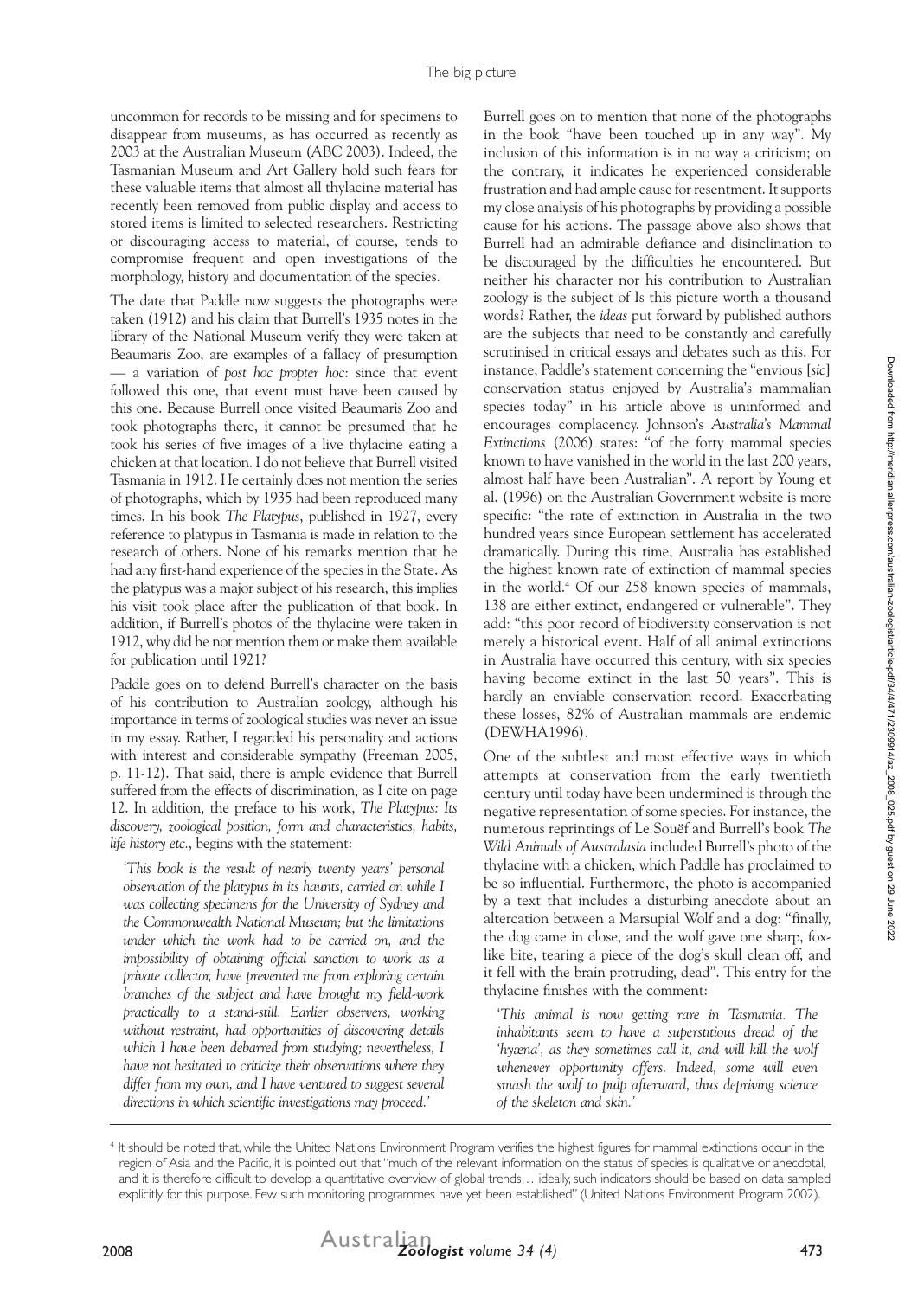As the "central, core text in Australian mammalogy" (Paddle 2008) — in fact, at that time one of very few books that dealt with Australian animals published in Australia<sup>5</sup> — the inclusion of this photograph and its text must have heavily prejudiced the policies adopted by Tasmanian institutions that had the capacity to protect the thylacine. The constant use of the image in conjunction with lack of action to save this unique species should not be ignored or forgotten, even if it dents the reputation of individuals, scientific institutions, or government bodies.

The value and responsibility of scholarly debate is to facilitate open questioning and rigorous examination of evidence. Insofar as they demonstrate or initiate a rethinking of assumptions, the responses of Paddle and others to my original article are gratifying. Where investigations of the past are concerned researchers are often constrained by lack of evidence, difficulty in accessing documents and records, and missing data. In the twenty-first century there are sophisticated technological tools for accessing, analysing and transforming information so interpretation of material must be undertaken from the perspective of wide research, effective approaches, and valid and sound arguments — as well as adherence to the topic under discussion. The subject of Is this picture worth a thousand words? is the representation of the thylacine and, by extension, the importance of images to any species' extinction or survival. The essay also raises the question of how much we should rely on photographic evidence in any sphere of life. In other words, while it is concerned with details it also considers a much bigger picture and raises issues that affect both human and animal lives. In an age of climate change and invasive species, accelerating loss of native animals and habitats, pollution and regional wars, the dissemination of visual images on a global level has the potential to change history for better or worse.

## **Postscript**

The purpose of the postscript to Is this picture worth a thousand words? was to clear up conflicting statements made by Paddle in his article on thylacines associated with the Royal Zoological Society of New South Wales (1993) and in personal communications with me (5/1/04; 28/1/04) in regard to the thylacine in Taronga Zoo that had part of his or her tail bitten off by the puma in the cage next door. It is heartening to know that this matter has been resolved largely as a result of this debate. See Figure 4 of this essay, a photograph of that thylacine by G.B. Whitley that was considered by the photographer as "not suitable for reproduction" (Whitley 1973). Until recently, a cropped version of this picture appeared on the Australian Museum website and is now available on the National Library of Australia's Pandora Web Archive. It is notable because it shows the unfortunate state of the animal and the extent of the injury to the tail. This photograph illustrates how 'unsuitable' pictures can often be the most moving and informative.



Figure 4. Thylacine at Taronga Zoo Sydney, 1922. Photographer G.P. Whitley. Australian Museum Archives: series 139/4, item20.

 $^5$  In 1922 the then president of the Royal Zoological Society of New South Wales Society was so concerned about the lack of a "general zoological survey" of Australian fauna that he suggested the "discontinuance of the [Society's major publication] *Australian Zoologist* … and the allocation of the savings thus effected to the Handbook Fund" (Campbell 4).